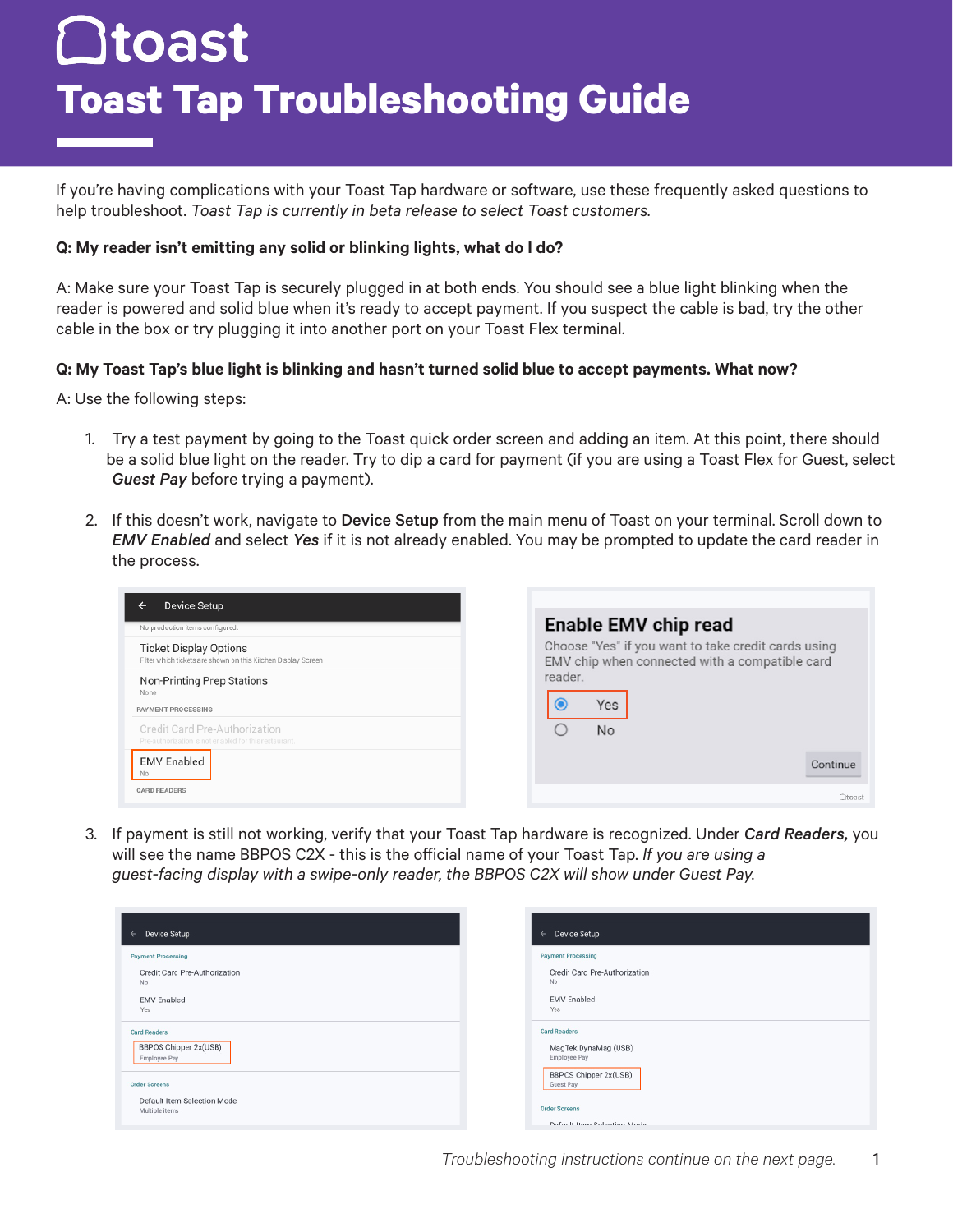4. Select your reader and then select *Remove Reader*. Scroll down and you should see BBPOS C2X.

EMV will have automatically turned off, and should be turned on again. Do this again in the *Device Setup* menu and try another test payment.

5. If the steps above have not resolved your issue, force quit the Toast app, disconnect the cable from the Toast Tap, and reconnect the cable. Open Toast on your Toast Flex terminal again.

### **Q: It's still not working, what do I do?**

A: Contact Toast Support, they'll be happy to help with further troubleshooting steps.

#### **Q: My guests are trying to swipe their credit cards and are being prompted to dip instead.**

A: Guests who pay with a credit card that has a chip will be prompted to dip their card by default. Dipping the card into the Toast Tap allows the system to read the chip on the card using a unique, one-time code.

This is the most secure type of transaction, which is best for you and your guests!

The card reader may be unable to read a dipped card if the chip is dirty or damaged. If your guest makes two unsuccessful dip attempts, the Toast system will ask them to swipe their card instead.

#### **Q: Can I have two EMV card readers connected?**

A: You can only use one EMV reader at a time.

If you have a Toast Flex for Guest, you can keep an MSR card reader - the type of reader that only takes swipe payments - adhered to the employee-facing terminal. Your new Toast Tap will be set to *Guest Pay.* 

## **Q: I installed my Toast Tap and my manager swipe cards aren't working.**

A: If you removed a chip card reader (also known as an eDynamo or ICMP reader) to install your Toast Tap, the Toast system will no longer recognize your existing manager swipe cards. Reprogram your manager swipe cards using the following steps.

*Note: If your previous card reader was a swipe-only card reader (also known as a magnetic stripe reader), the Toast system will recognize your manager swipe cards automatically and no action is necessary.*

1. Start by selecting Register Swipe Card from the main Toast POS dashboard.



*Register Swipe Card is a manager-level permission. You may need to review your manager permissions or contact your restaurant administrator in order to gain access to this permission.*